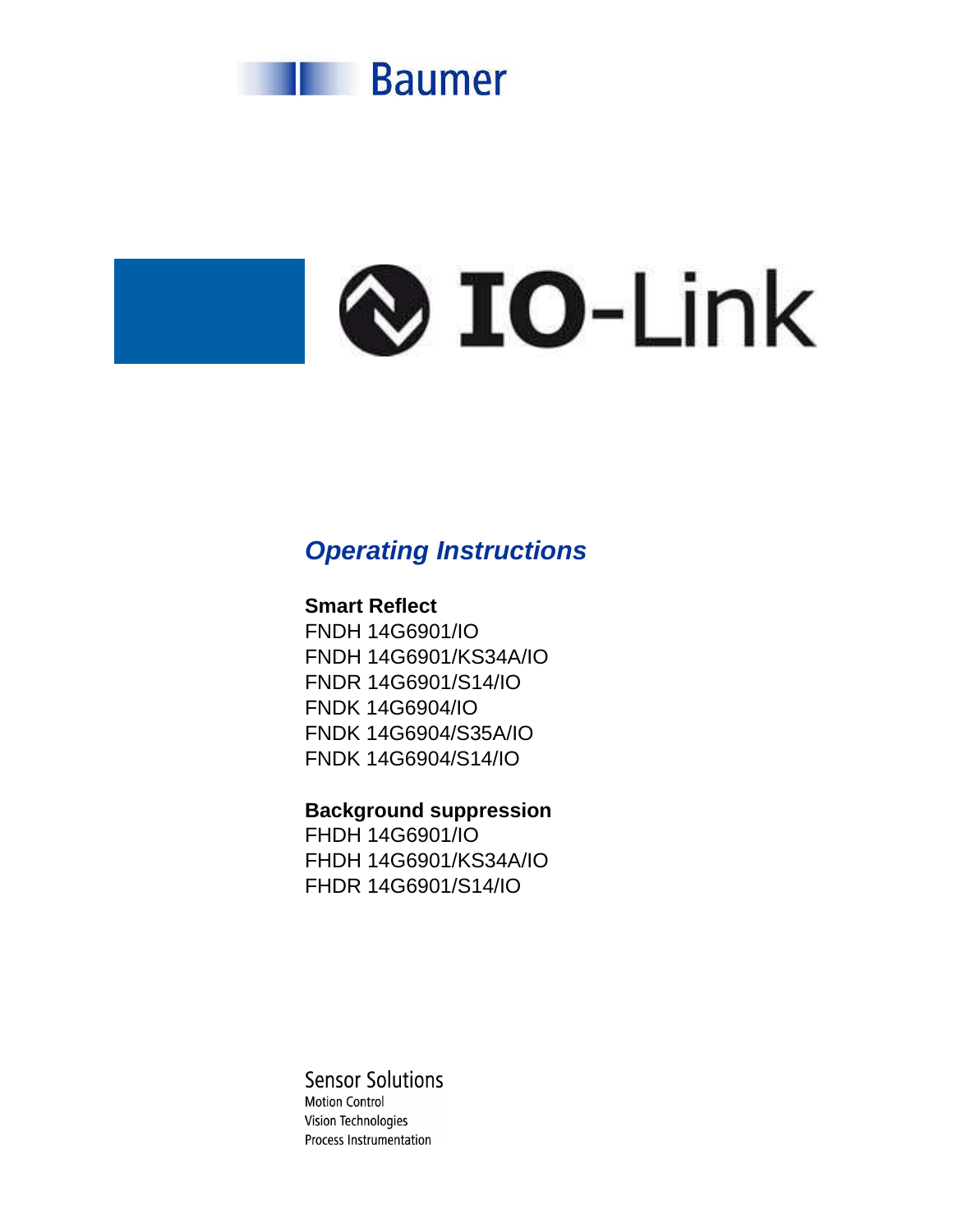

# Operating Instructions for Series 14 Hygienic and Washdown Design with IO-Link

# **Contents**

| 1            |  |
|--------------|--|
| 1.1          |  |
| 1.2          |  |
| $\mathbf{2}$ |  |
| 2.1          |  |
| 2.2          |  |
| 2.3          |  |
| 3            |  |
| 4            |  |
| 4.1          |  |
| 411          |  |
| 4.2          |  |
| 4.2.1        |  |
| 4.2.2        |  |
| 4.2.3        |  |
| 4.2.4        |  |
| 5            |  |
| 5.1          |  |
| 5.1.1        |  |
| 5.1.2        |  |
| 5.1.3        |  |
| 5.1.4        |  |
| 5.1.5        |  |
| 5.2          |  |
| 5.2.1        |  |
| 5.2.2        |  |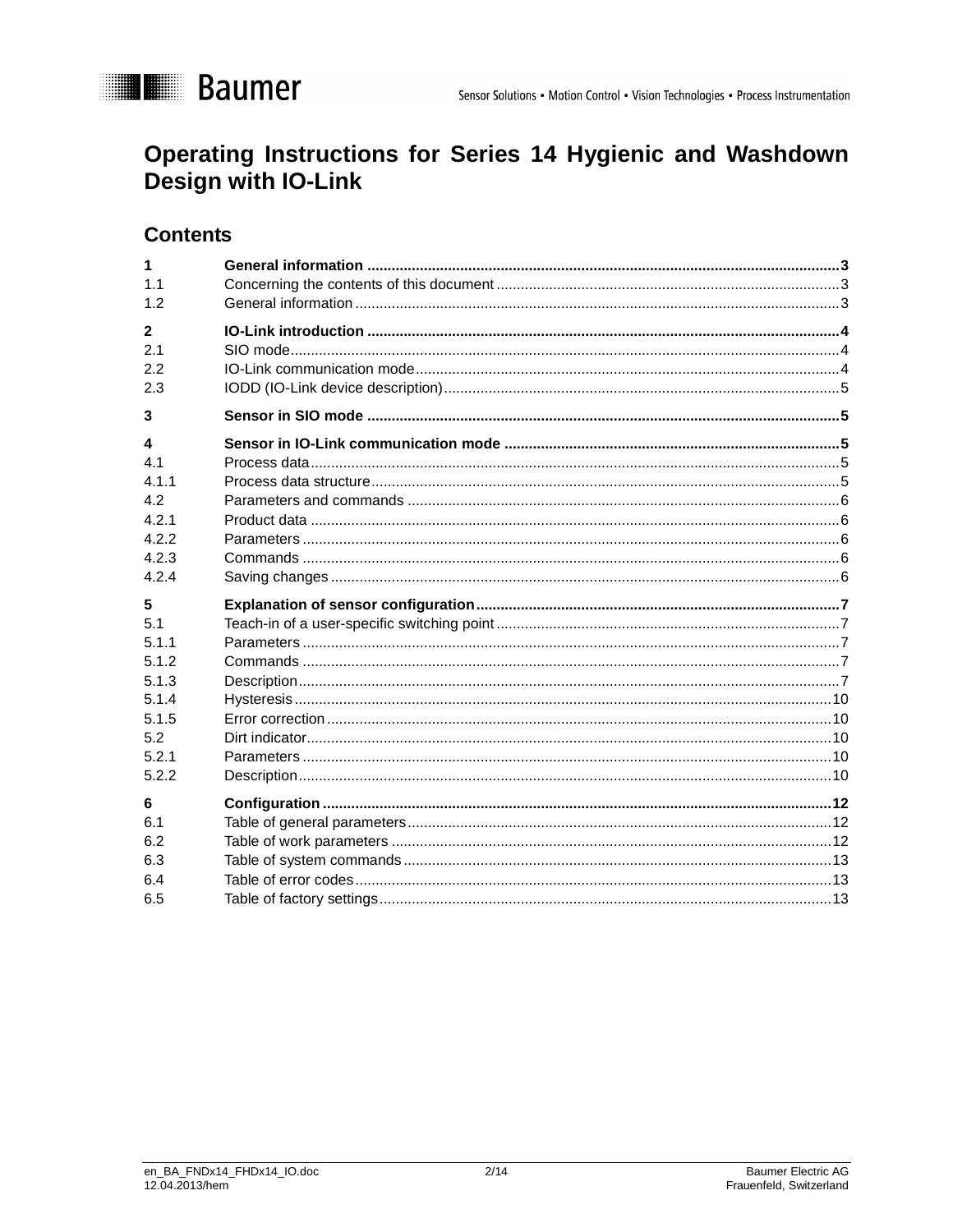

# **I** Baumer

# **1 General information**

# **1.1 Concerning the contents of this document**

This manual contains information regarding the commissioning and communication of Baumer series 14 photoelectric diffuse sensors with SmartReflect and background suppression with the IO-Link interface. It is a supplement to the mounting instructions supplied with each sensor. This manual applies to the following sensor types:

#### **Diffuse sensors with SmartReflect technology**

FNDH 14G6901/IO FNDH 14G6901/KS34A/IO FNDR 14G6901/S14/IO FNDK 14G6904/IO FNDK 14G6904/S35A/IO FNDK 14G6904/S14/IO

#### **Diffuse sensors with background suppression**  FHDH 14G6901/IO

FHDH 14G6901/KS34A/IO FHDR 14G6901/S14/IO

# **1.2 General information**

| <b>Intended</b><br><b>use</b> | This product is a precision device and is used for object detection and the<br>preparation and/or provision of values as electrical quantities for a subsequent<br>system.<br>Unless this product is specially labeled, it may not be used for operation in                                                                                                                                                                                                                                                                                                                                      |
|-------------------------------|--------------------------------------------------------------------------------------------------------------------------------------------------------------------------------------------------------------------------------------------------------------------------------------------------------------------------------------------------------------------------------------------------------------------------------------------------------------------------------------------------------------------------------------------------------------------------------------------------|
|                               | potentially explosive environments.                                                                                                                                                                                                                                                                                                                                                                                                                                                                                                                                                              |
| Commissioning                 | Installation, mounting and adjustment of this product may be performed only by a<br>qualified person.                                                                                                                                                                                                                                                                                                                                                                                                                                                                                            |
| <b>Mounting</b>               | For mounting, use only the mechanical mountings and mechanical mounting<br>accessories intended for this product.                                                                                                                                                                                                                                                                                                                                                                                                                                                                                |
|                               | Unused outputs must not be wired. In cable versions with unused cores, these cores<br>must be insulated. Do not exceed admissible cable bending radii. Prior to electrical<br>connection of the product, the system must be disconnected from the power supply.<br>In areas where screened cables are mandatory, they must be used as protection<br>against electromagnetic disturbances. If plug connections to screened cables are<br>made by the customer, an EMC version of the connectors should be used, and the<br>screen must be connected to the connector housing across a large area. |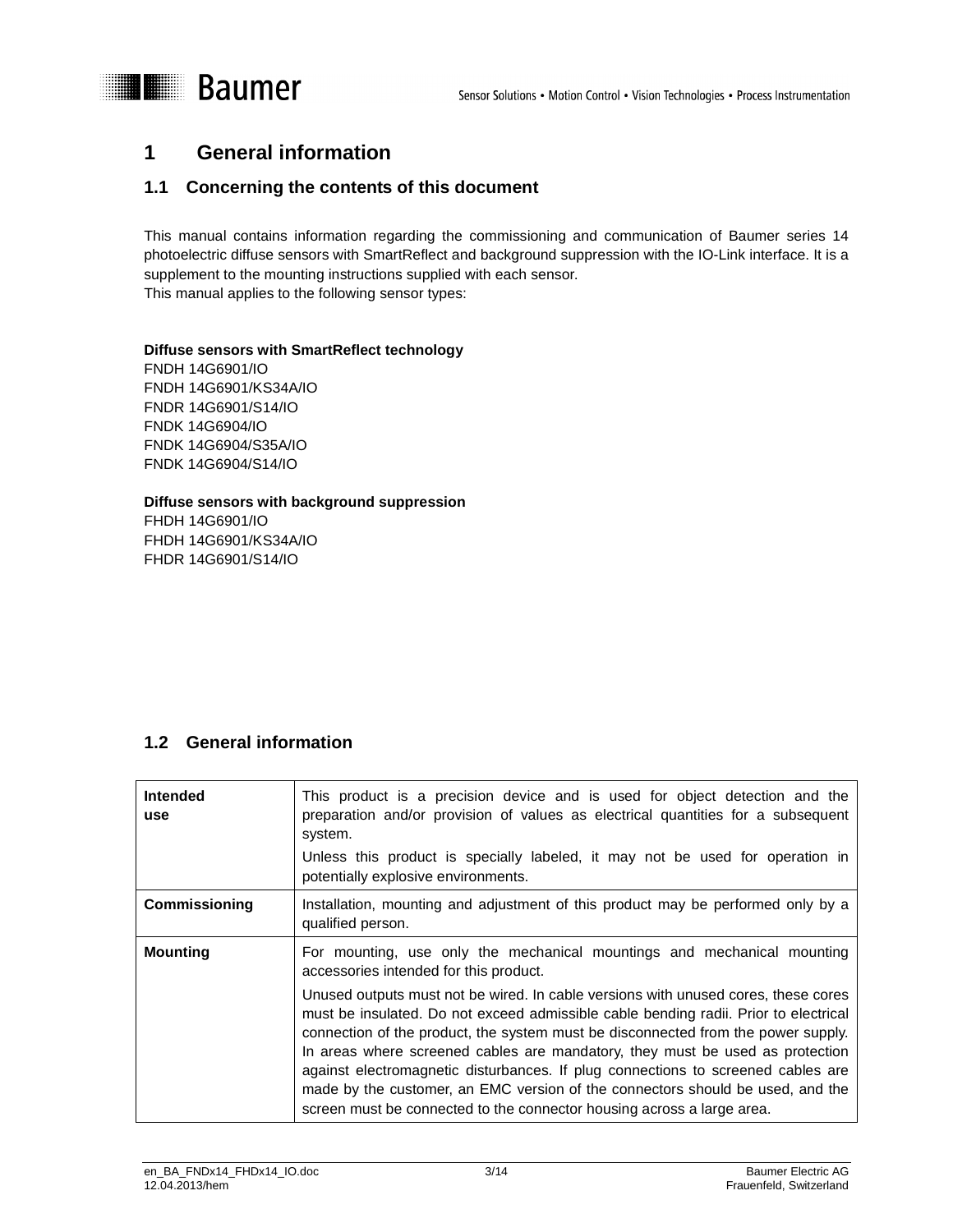

# **2 IO-Link introduction**

These operating instructions contain a description of the most important aspects of the IO-Link interface which are required for understanding the configuration options. For detailed information about IO-Link and all specifications, go to www.io-link.com .

IO-Link is a standard interface for sensors and actuators. The device (sensor, actuator) and IO-Link master are interconnected as a point-to-point connection. Communication between master and device takes place bi-directionally via the device connecting line. Via this interface values can be read out and it is possible to configure the sensor via IO-Link. The sensor can be operated in two modes: standard input/output mode (SIO mode) and IO-Link communication mode.

The master switches the sensor to IO-Link communication mode. In this mode, process data are continuously sent from the sensor to the master and demand data (parameters, commands) are written to the device or read off it.

## **2.1 SIO mode**

After start-up the sensor is in SIO mode. In this mode the sensor functions as a normally switching sensor. On the master side the IO-Link port is switched as a normal digital input. The sensor can be used like a standard sensor without IO-Link. Diverse functions can, however, only be controlled via IO-Link.

#### **2.2 IO-Link communication mode**

With a so-called "wake-up" the sensor is switched by the master into "communication mode". In the process the master attempts to find a connected device through a defined signal on the switching line. If the sensor responds, communication parameters are exchanged and afterwards cyclical transmission of process data is initiated.

In IO-Link communication mode:

- Process data can be read.
- Parameters can be read off the sensor.
- Parameters can be written to the sensor.
- Commands can be sent to the sensor (e.g. teaching the switching point, restoring to factory setting, etc.).

In the process data cyclical data such as outputs or quality data are transmitted to the superordinate control. The master can leave the IO-Link communication mode again with a "fall back", and the sensor continues to operate in SIO mode until a new "wake up".

In IO-Link communication mode, sensor behavior can be adjusted in SIO mode so that the sensor can easily be parameterized according to requirements and then operate as a "normal" sensor without the IO-Link master. Alternatively, the sensor can also be operated in IO-Link communication mode, enabling use of the full range of functions via process data.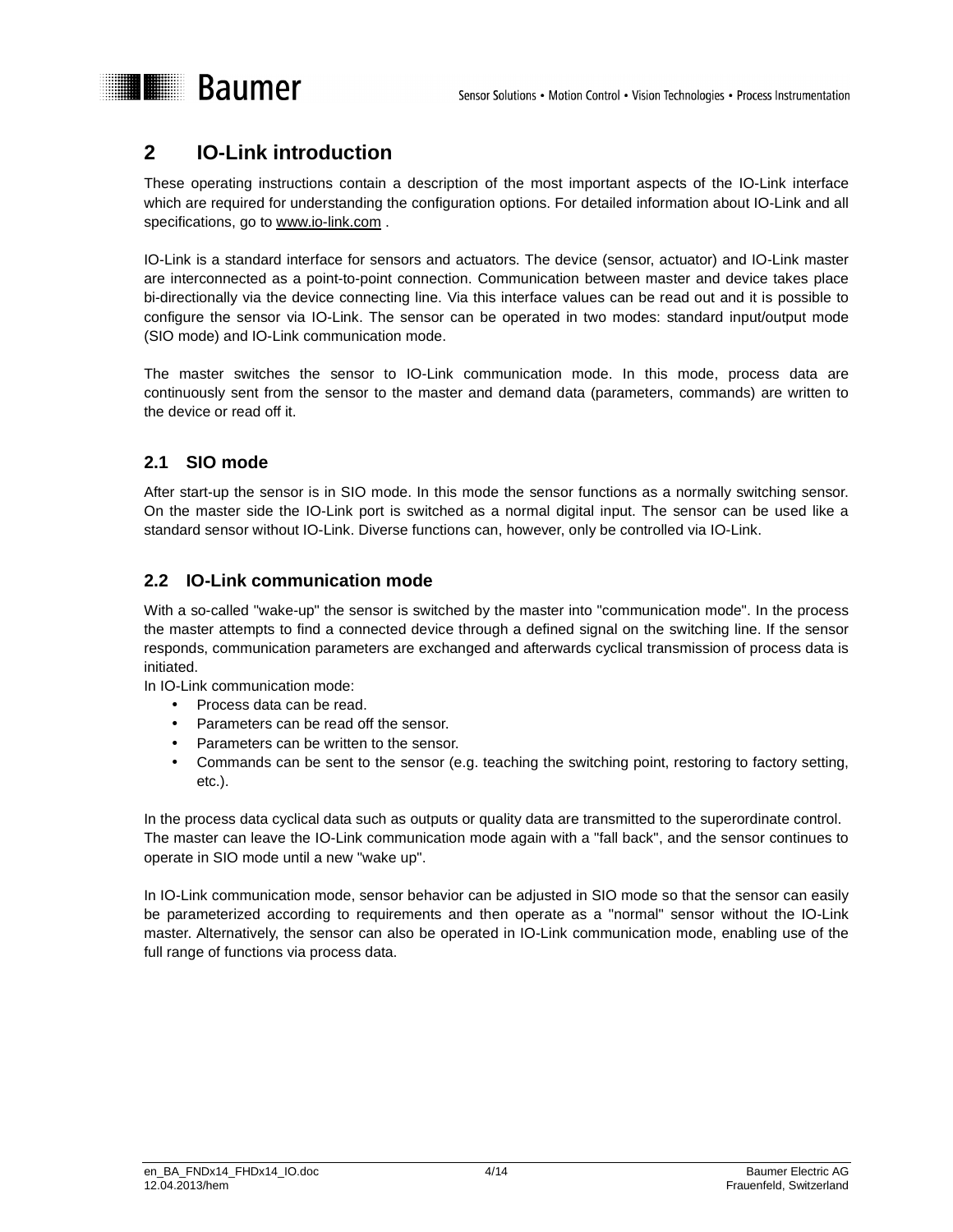

#### **2.3 IODD (IO-Link device description)**

The IODD describes the IO-Link device and can be downloaded at www.baumer.com. It consists of a set of XML and PNG files. An engineering tool or diagnosis tool reads the IODD of a sensor and therefore knows its:

- Identification (manufacturer, designation, article number, etc.)
- Communication characteristics (communication speed, frame type, etc.)
- Parameters and commands
- Process data
- Diagnosis data (events)

Sensor data that can be viewed and changed is defined by the IODD. The manner of data representation and manipulation is defined by the control manufacturer and is therefore sensor-independent.

# **3 Sensor in SIO mode**

In SIO mode the sensor operates according to the factory settings or the settings adjusted by the user via IO-Link. The range of functions in SIO mode is sensor-specific.

# **4 Sensor in IO-Link communication mode**

#### **4.1 Process data**

If the sensor is in IO-Link communication mode, data are periodically exchanged between the IO-Link master and the device. These data consist of process data and possible commands and parameters to the sensor. In the process data the current measuring value and status bits like output, quality data, etc. are transmitted to the master. The process data do not have to be explicitly queried by the master.

#### **4.1.1 Process data structure**

Figure 1 shows the process data structure. A brief description of the individual data is provided in the following.



#### **Figure 1: Process data**

#### **4.1.1.1 Back-up**

Bit4…Bit15 serve solely as a back-up and are reserved with the value 0.

#### **4.1.1.2 Meaning of status information**

#### **Bit 0: Alarm**

The alarm bit indicates whether an object is in the defined scanning range (e.g. 50 to 400 mm) Bit0 =  $0 \rightarrow$  There is an object is in the scanning range Bit0 = 1  $\rightarrow$  There is no object in the scanning range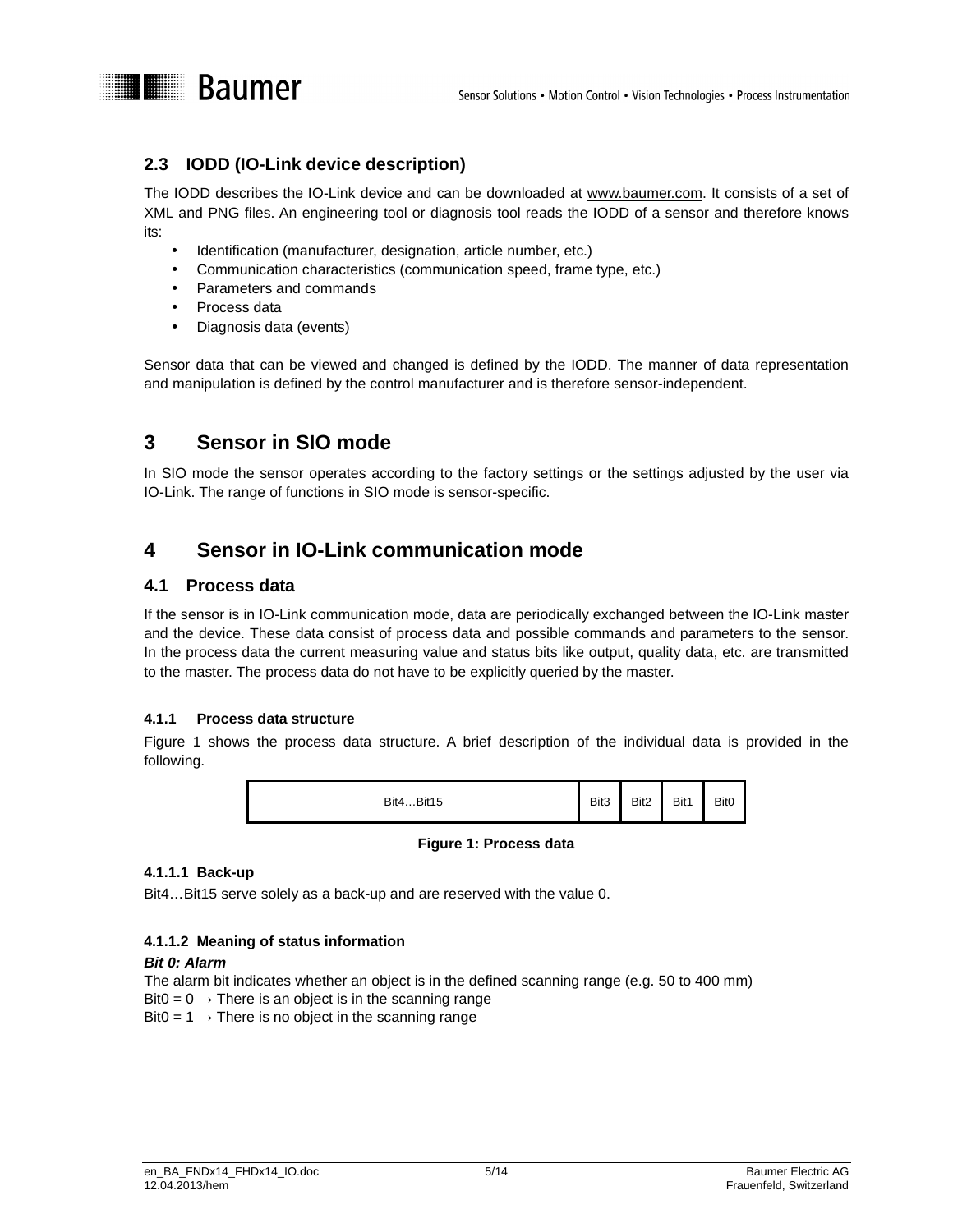

#### **Bit 1: Switching bit**

The switching bit assumes the function of the switching output in IO-Link communication mode Bit1 =  $0 \rightarrow$  There is no object in the switching range Bit0 =  $1 \rightarrow$  There is an object in the switching range

#### **Bit 2: Quality**

This bit provides information about the quantity of light reflected by the object (dust indicator). Bit2 =  $0 \rightarrow$  reflected light above the threshold (sufficient signal)

Bit2 = 1  $\rightarrow$  reflected light below the threshold (weak signal)

#### **Bit3: Not used**

#### **4.2 Parameters and commands**

Parameters and commands are written to the device or read off the device via indices. The read and write function of indices is provided by the IO-Link master. The user can write a value into an index or read a value off an index.

#### **4.2.1 Product data**

Some parameters contain product information like manufacturer's name, product name, and number, plus room for a user-specific designation of the sensor (see: 6.1 Table of general parameters).

#### **4.2.2 Parameters**

For a description of the parameters, see 6.2 Table of work parameters. The following settings are possible via parameters:

- Setting the switching point (numerical or manual teach-in)
- Defining the output state (light or dark switching)
- Selecting a teach-in function
- Setting a delay function at the switching output. Value range from 1 to 1000 ms
- Defining the threshold for the dust indicator

#### **4.2.3 Commands**

Commands are written to index 0x02 (system command). For a description of the commands, see 6.3 Table of system commands.

The following settings can be made via commands:

- Teach-in and application of the switching point
- Save changed parameters
- Restore to factory settings

#### **4.2.4 Saving changes**

If parameter changes are made by directly writing parameters or by a command (also restoring to factory settings), the settings must be permanently saved by the command **Save parameters**. Otherwise the changes are lost after the sensor is restarted, and the last saved entries are reactivated.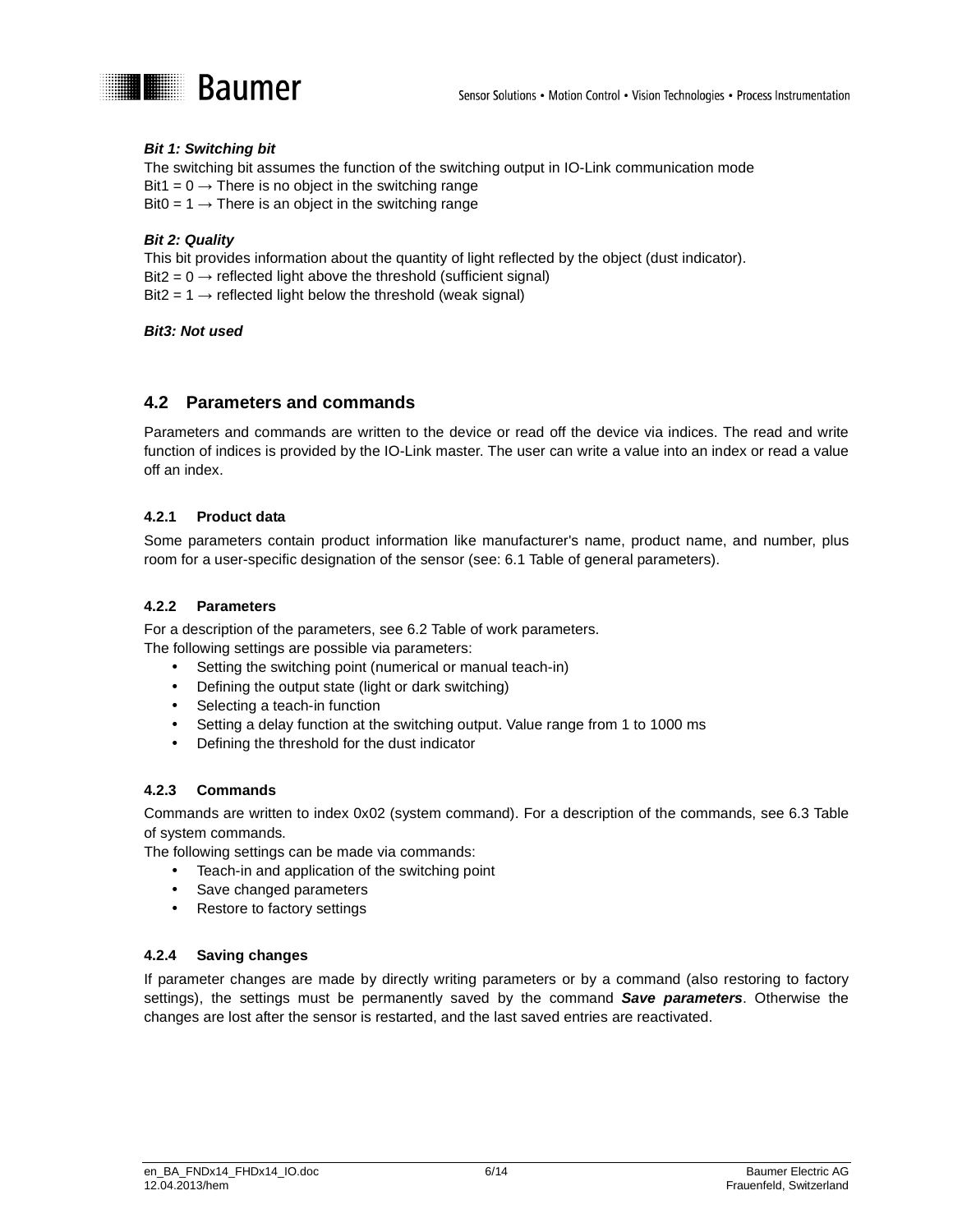

The functionality of the sensor can be configured with the parameters and the commands. In the following sections, the individual configuration options are explained in detail.

#### **5.1 Teach-in of a user-specific switching point**

#### **5.1.1 Parameters**

**Illegia Baumer** 

| <b>Switching points work:</b>     | This parameter contains the currently used switching point and can be<br>written directly (numerical teach-in) or set automatically to an object via the<br>interim register during teach-in. The parameter consists of two 16-bit<br>parameters Switching point A and Switching point B, whereby one<br>switching point respectively must have the value 65535 (corresponds to<br>"not valid").<br>- Unit:<br>1 <sub>mm</sub><br>Factory setting:<br>Switching point $A = 50$ mm, Switching point $B =$<br>$\blacksquare$<br>65535 "not valid" |  |  |
|-----------------------------------|-------------------------------------------------------------------------------------------------------------------------------------------------------------------------------------------------------------------------------------------------------------------------------------------------------------------------------------------------------------------------------------------------------------------------------------------------------------------------------------------------------------------------------------------------|--|--|
| Teach-in positions interim:       | This parameter serves as an interim register for teaching-in the switching<br>point to an object (1-point teach-in) or to a reference position and an object<br>(2-point teach-in). The parameter consists of two 16-bit parameters Teach-<br>in position A interim and Teach-in position B interim.<br>- Unit:<br>1 <sub>mm</sub>                                                                                                                                                                                                              |  |  |
| <b>Commands</b><br>5.1.2          |                                                                                                                                                                                                                                                                                                                                                                                                                                                                                                                                                 |  |  |
| Teach-in position A:              | Command for teaching-in position A. The taught-in value is transferred to<br>the interim register Teach-in position A interim.                                                                                                                                                                                                                                                                                                                                                                                                                  |  |  |
| Teach-in position B:              | Command for teaching-in position B. The taught-in value is transferred to<br>the interim register Teach-in position B interim.                                                                                                                                                                                                                                                                                                                                                                                                                  |  |  |
| <b>Transfer switching points:</b> | The positions A and B taught into the interim register Teach-in position<br>interim are offset against one another, transferred to the working register<br>Switching points work and activated.                                                                                                                                                                                                                                                                                                                                                 |  |  |

#### **5.1.3 Description**

The switching point of the sensors described here can be adjusted by the user in two ways:

- Numerical teach-in: The switching point can be written directly into the parameter **Switching points work**. The two parameters selected for the switching point must not be smaller than 50 mm and not larger than 400 mm for sensors with background suppression (or 800 mm for SmartReflect). One parameter respectively must be 65535 (not valid). The switching function (light/dark switching) is defined by the selection of the switching point parameter (A/B).
- Teach into object (1-point teach-in): The switching point is taught into an object for measurement with the command **Teach-in position**. The switching function (light/dark switching) is defined by the selection of the teach-in parameter (A/B). If the object is outside of the adjustable sensing distance, the minimum or maximum sensing range is taught in.
- Teach into reference position and object (2-point teach-in): To teach in the switching point with 2 point teach-in, the command **Teach-in position** must be executed at two positions: once to a solid reference position (background of the object or a reflecting machine part) and once to the object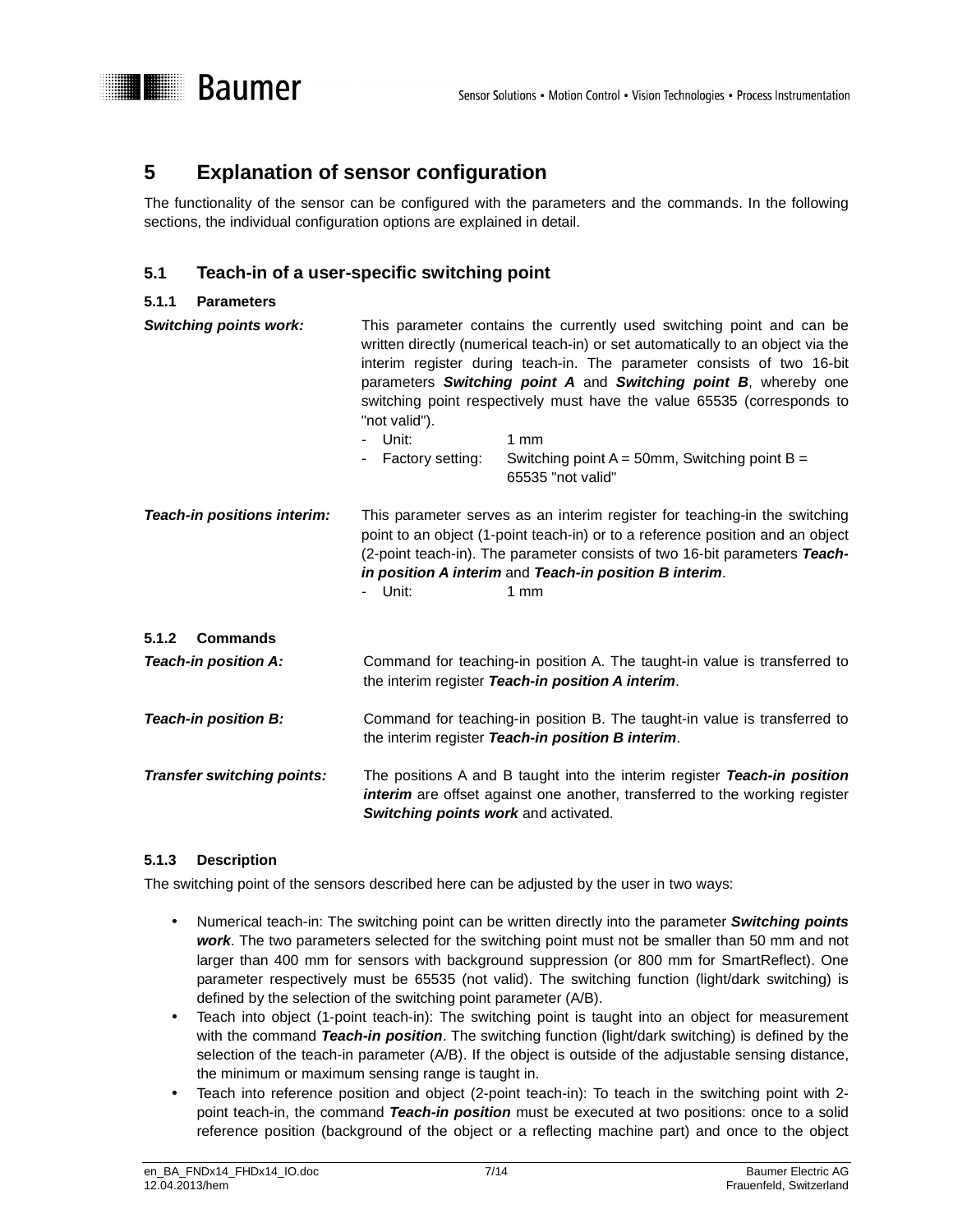

itself. Both teach-in parameters must be within the adjustable sensing distance and be more than 4% of the sensing distance apart. The switching function (light/dark switching) is defined by the order of the teach-in parameters (A/B).

Switching bit/Switching output



**Figure 2: Possible switching curves** 

#### **5.1.3.1 Sample numerical teach-in:**

1) A switching point is set at 150 mm (A) (Calibration curve 2).

| Point A absolute in mm: | 150 mm $\rightarrow$ 0096 hex | $( = Switching point A)$                               |
|-------------------------|-------------------------------|--------------------------------------------------------|
| Point B absolute in mm: |                               | not valid $\rightarrow$ FFFF hex (= Switching point B) |

Parameter to be written:

**Switching points work: 0096FFFF hex** 

 $\rightarrow$  Save parameters to save the values permanently!

2) The sensing range is set inversely at 200 mm (B) (Calibration curve 3).

| Point A absolute in mm: | not valid $\rightarrow$ FFFF hex | $( =$ Switching point A) |
|-------------------------|----------------------------------|--------------------------|
| Point B absolute in mm: | $200 \rightarrow 00C8$ hex       | $( = Switching point B)$ |

Parameter to be written:

**Switching points work: FFFF00C8 hex** 

 $\rightarrow$  Save parameters to save the values permanently!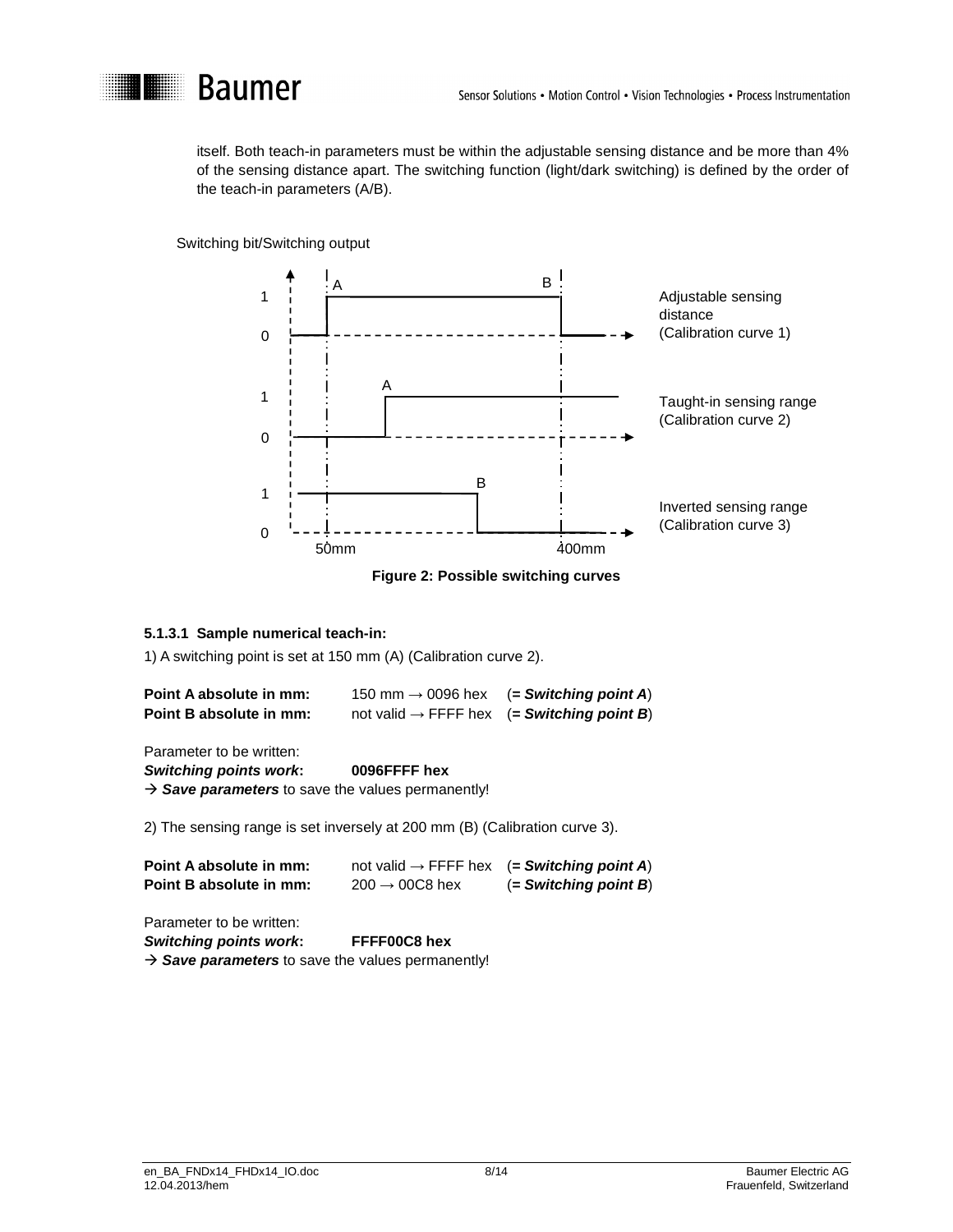

#### **5.1.3.2 Sample teach-in to object**

The sensing range is taught into an object (Calibration curve 2).





Fields highlighted in gray are required only for teach-in with 2-point teach-in.

For an inverted switching range (Calibration curve 3):

- The command **Teach-in Position B** must be used instead of **Teach-in Position A** for 1-point teachin.
- For 2-point teach-in the distance from the sensor to **Teach-in Position A** must be greater than the distance to **Teach-in Position B**.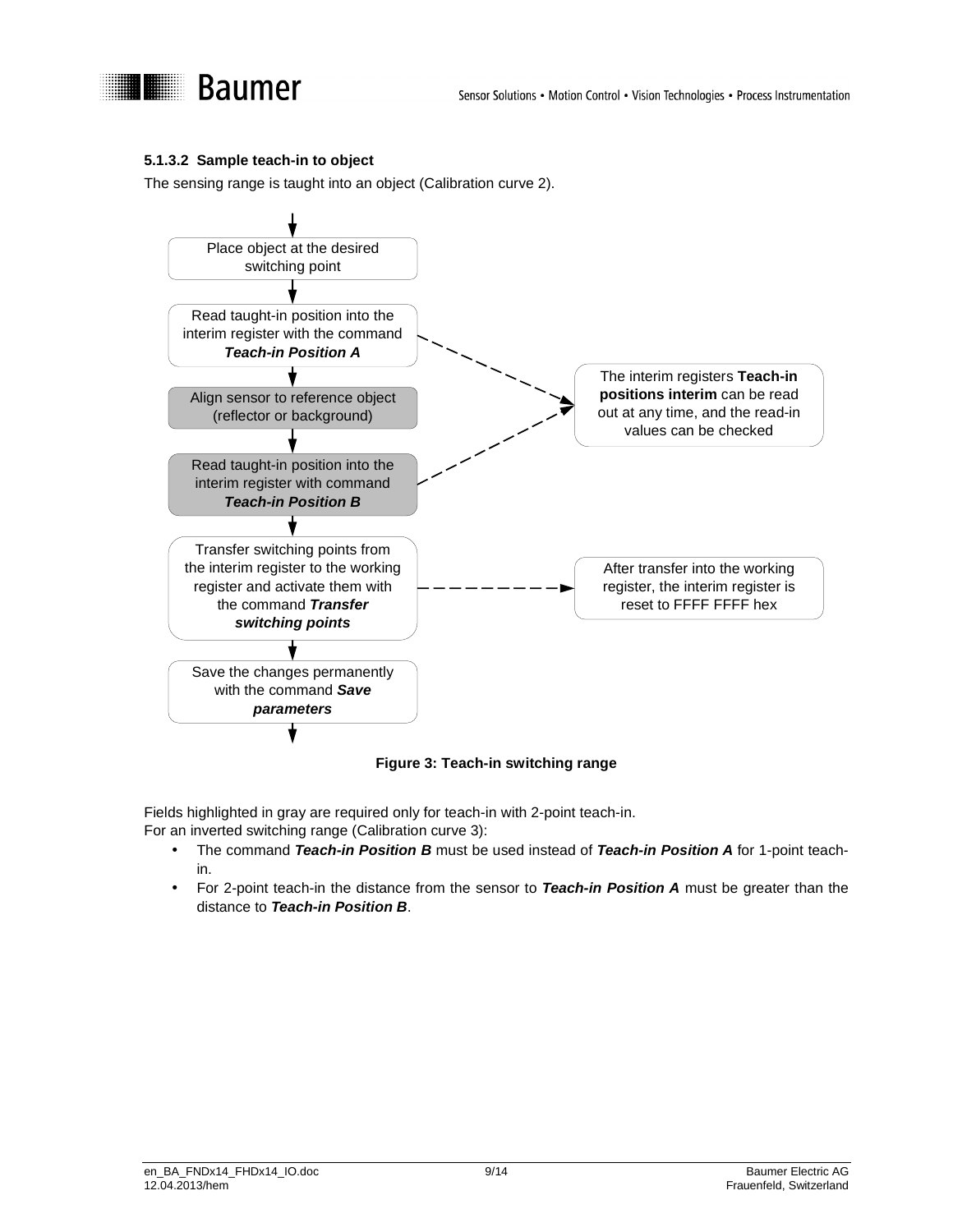

#### **5.1.4 Hysteresis**

In the direction of approach to the sensing range, the sensor actuates exactly at the taught-in switching points. When the sensing range is re-exited, a hysteresis is added (see: Figure 4).

Switching bit/Output



**Figure 4: Hysteresis switching range** 

#### **5.1.5 Error correction**

The difference of the learning positions (distance between object and background/reflector) is too small; that is they are closer together than 4% of the sensing range.

- Error message **Interfering parameter** (see: 6.4 Table of error codes)
- Interim is set to FFFF FFFF hex
- Last valid values remain activated

The taught-in switching points are outside of the scanning range (see data sheet):

- Numerical teach-in: Writing **Switching points work** is not possible, error message **Parameter value out of range,** last valid values remain activated.
- 1-point teach-in: Error message **Parameter value out of range**, the sensor is adjusted to maximum or minimum sensing distance.
- 2-point teach-in: **Teach-in positions interim** are not transferred, error message **Parameter value out of range,** last valid values remain activated.

#### **5.2 Dirt indicator**

#### **5.2.1 Parameters**

**Nominal value quality parameter:** Threshold for quality evaluation of the received signal. If the received light quantity drops below this threshold, the quality bit is set in the process data.

- Value range: 1-8
- Factory setting: 7

**Quality parameter:** Actual value of reception quality.

#### **5.2.2 Description**

Via the sensor exposure control it is possible to determine whether sufficient excess gain is still available for reliable measurement. This excess gain is represented quantitatively by the **Quality parameter**. If the **Quality parameter** drops below the threshold specified in the **Nominal value quality parameter**, this is indicated with the quality bit of the process data.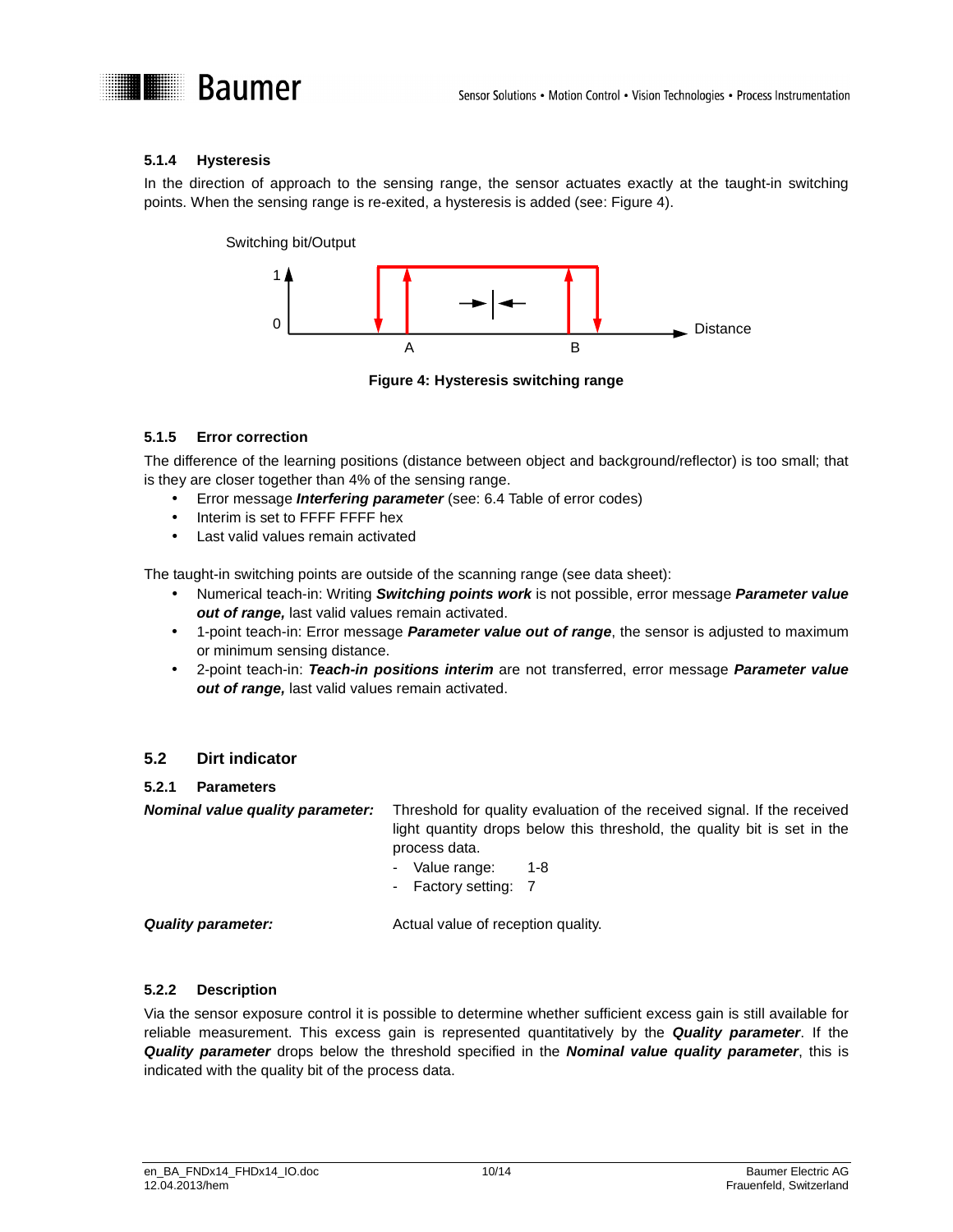

#### **Application example:**

During application setup it is possible to take account of this by reading out the **Quality parameter** regularly to determine its lowest value. Then the threshold **Nominal value quality parameter** can be set 1-2 levels lower. If the **Quality parameter** drops below this threshold for any reason during operation, this is indicated. At that moment the application still works properly, however the sensor should be checked some time. Possible reasons for activation of the **Quality parameter** may be:

- -Sensor is soiled  $\rightarrow$  Sensor must be cleaned
- -Sensor has been moved  $\rightarrow$  Readjust sensor
- -Something in the application has changed, e.g. varying object surface finishes → Readjust sensor (**Nominal value quality parameter**) if necessary.

With the aid of this function, it is possible to detect sensor failure at an early stage and take appropriate action.

→ Important: The sensor still functions properly even with a **Quality parameter** of 1. It is not absolutely necessary to achieve the highest possible value!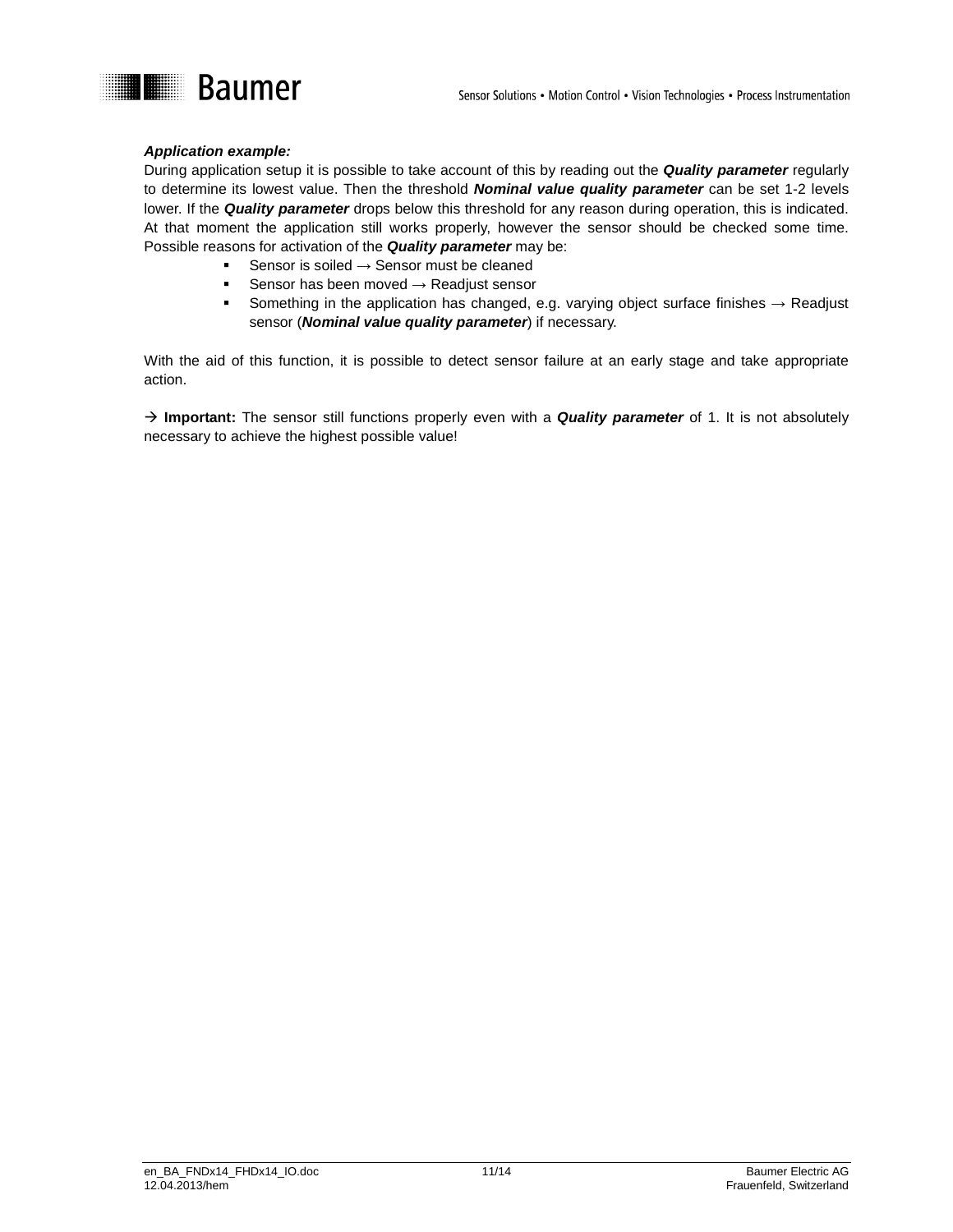# **I** Baumer

# **6 Configuration**

# **6.1 Table of general parameters**

| name<br><b>UGGS</b>                   | SPDU index | <b>Bytes</b><br>৳<br>Number | Format | values<br>৳<br>Range | <b>RW</b> | Comments                                  |
|---------------------------------------|------------|-----------------------------|--------|----------------------|-----------|-------------------------------------------|
| <b>General information on sensors</b> |            |                             |        |                      |           |                                           |
| Vendor Name                           | 0X10       | 18                          | String | <b>ASCII</b>         | R         | "Baumer Electric AG" for all sensors      |
| <b>Product Name</b>                   | 0X12       | 22                          | String | ASCII                | R         | Corresponds to Baumer article description |
| Product ID                            | 0X13       | 8                           | String | <b>ASCII</b>         | R         | Corresponds to Baumer article number      |
| Serial Number                         | 0X15       | 4                           | String | <b>ASCII</b>         | R         | Baumer P-Code                             |
| <b>Firmware Revision</b>              | 0X17       | 8                           | String | ASCII                | R         | <b>Baumer Firmware Revision</b>           |
| Application Specific<br>Name          | 0X18       | 8                           |        |                      | R/W       | 8 Byte at customer disposal               |

#### **6.2 Table of work parameters**

| SPDU name                          | SPDU index | Number of Bytes | Format                                                                                                                                                                  | Range of values | <b>N/S</b>   | Comments                                                                                                      |
|------------------------------------|------------|-----------------|-------------------------------------------------------------------------------------------------------------------------------------------------------------------------|-----------------|--------------|---------------------------------------------------------------------------------------------------------------|
| Teach-in and switching points      |            |                 |                                                                                                                                                                         |                 |              |                                                                                                               |
| Switching points<br>work           | 0X40       | 4               | Switching point A (HB, LB)<br>Switching point B (HB, LB)                                                                                                                | 50400           | R/W          | Distance information on switching points,<br>calculated from the information on Teach-<br>in position interim |
| Teach-in positions<br>interim      | 0X41       | 4               | Teach-in Position A (HB, LB)<br>Teach-in Position B (HB, LB)                                                                                                            | 50400,<br>65535 | R            | Distance information on Teach-in position                                                                     |
| <b>Sensor functions</b>            |            |                 |                                                                                                                                                                         |                 |              |                                                                                                               |
| <b>Teach function</b>              | 0X60       | $\mathbf{1}$    | $0 = One$ point Teach-in<br>(Reference position)<br>$2 = Two point Teacher$ -in<br>(ON/OFF-position)                                                                    | 0.2             | R/W          | Selection of Teach mode                                                                                       |
| Nominal value<br>quality parameter | 0X65       | $\mathbf{1}$    |                                                                                                                                                                         | 1.8             | R/W          | Provided the internal quality parameter<br>drops below this threshold the switching<br>output is set.         |
| Quality parameter                  | 0X66       | $\mathbf{1}$    |                                                                                                                                                                         | 18 or 255       | $\mathsf{R}$ |                                                                                                               |
| <b>Output functions</b>            |            |                 |                                                                                                                                                                         |                 |              |                                                                                                               |
| Output delay<br>function           | 0x71       | $\mathbf{1}$    | Byte 0 (Subindex 1)<br>$0 = no$ delay<br>$1 =$ on delay<br>$2 =$ off delay<br>$3 =$ minimum pulse<br>$4 =$ single shot positive edge<br>$5 =$ single shot negative edge | 05              | R/W          | Choose delay funciton                                                                                         |
| Output delay time                  | 0x72       | $\overline{2}$  | Byte 12, time in 1ms                                                                                                                                                    | 01000           | R/W          | Delay time                                                                                                    |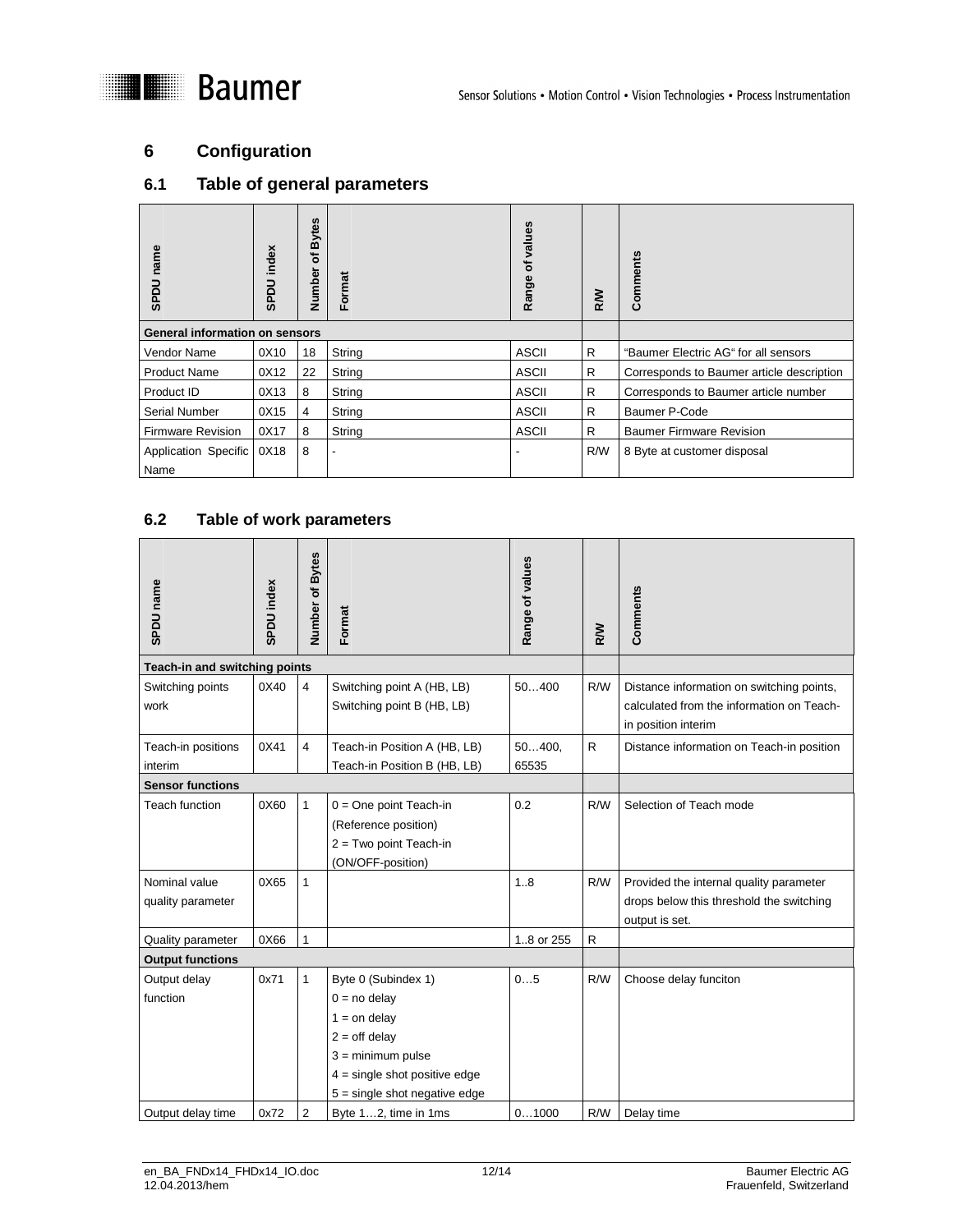

#### **6.3 Table of system commands**

| Command<br>Name of              | SPDU Index | Value<br>CMD | Comments                                                                                                        |
|---------------------------------|------------|--------------|-----------------------------------------------------------------------------------------------------------------|
| Restore factory setting         | 0X02       | 0X82         | Restores all original factory settings of the sensor                                                            |
| Teach-in position A             | 0X02       | 0XA0         | Teach-in of switching point A. The measured distance is written into the interim Teach in<br>position register. |
| Teach-in position B             | 0X02       | 0XA1         | Teach-in of switching point A. The measured distance is written into the interim Teach in<br>position register. |
| Transfer switching<br>positions | 0X02       | 0XA2         | Transfer of the teach-in positions from the interim to the working register.                                    |
| Save parameters                 | 0X02       | 0XE0         | Save all parameters in Flash memory                                                                             |

#### **6.4 Table of error codes**

| Case<br>Error                                | ٣<br>Error Code | N<br>Code<br>Error | ৳<br>Codes<br>Description<br>Error         |
|----------------------------------------------|-----------------|--------------------|--------------------------------------------|
| Communication error                          | 0x10            | 0x00               | Communication error, No details            |
| (Checksum, )                                 |                 |                    |                                            |
| Length of written SPDU is wrong              | 0x10            | 0x00               | Communication error, No details            |
| Reading an unimplemented SPDU                | 0x80            | 0x11               | Device error, Index not available          |
| Writing to an unimplemented SPDU             | 0x80            | 0x11               | Device error, Index not available          |
| Reading Index 2                              | 0x80            | 0x23               | Device error, Access denied                |
| Writing to a read only SPDU                  | 0x80            | 0x23               | Device error, Access denied                |
| Writing an unimplemented System Command      | 0x80            | 0x23               | Device error, Access denied                |
| Distance between two taught points too small | 0x80            | 0x40               | Device error, Interfering parameter        |
| Written parameter out of defined range       | 0x80            | 0x30               | Device error, Parameter value out of range |

#### **6.5 Table of factory settings**

| SPDU name                          | SPDU index | Default value                                                                       |
|------------------------------------|------------|-------------------------------------------------------------------------------------|
| Switching points work              | 0X40       | Switching point A: 50mm<br>Switching point B: 65535 (corresponds to "Not<br>valid") |
| Nominal value<br>quality parameter | 0X65       | 7                                                                                   |
| <b>Output Delay Function</b>       | 0X71       | $0 = No$ delay                                                                      |
| <b>Output Delay Time</b>           | 0X72       | $1$ (ms)                                                                            |